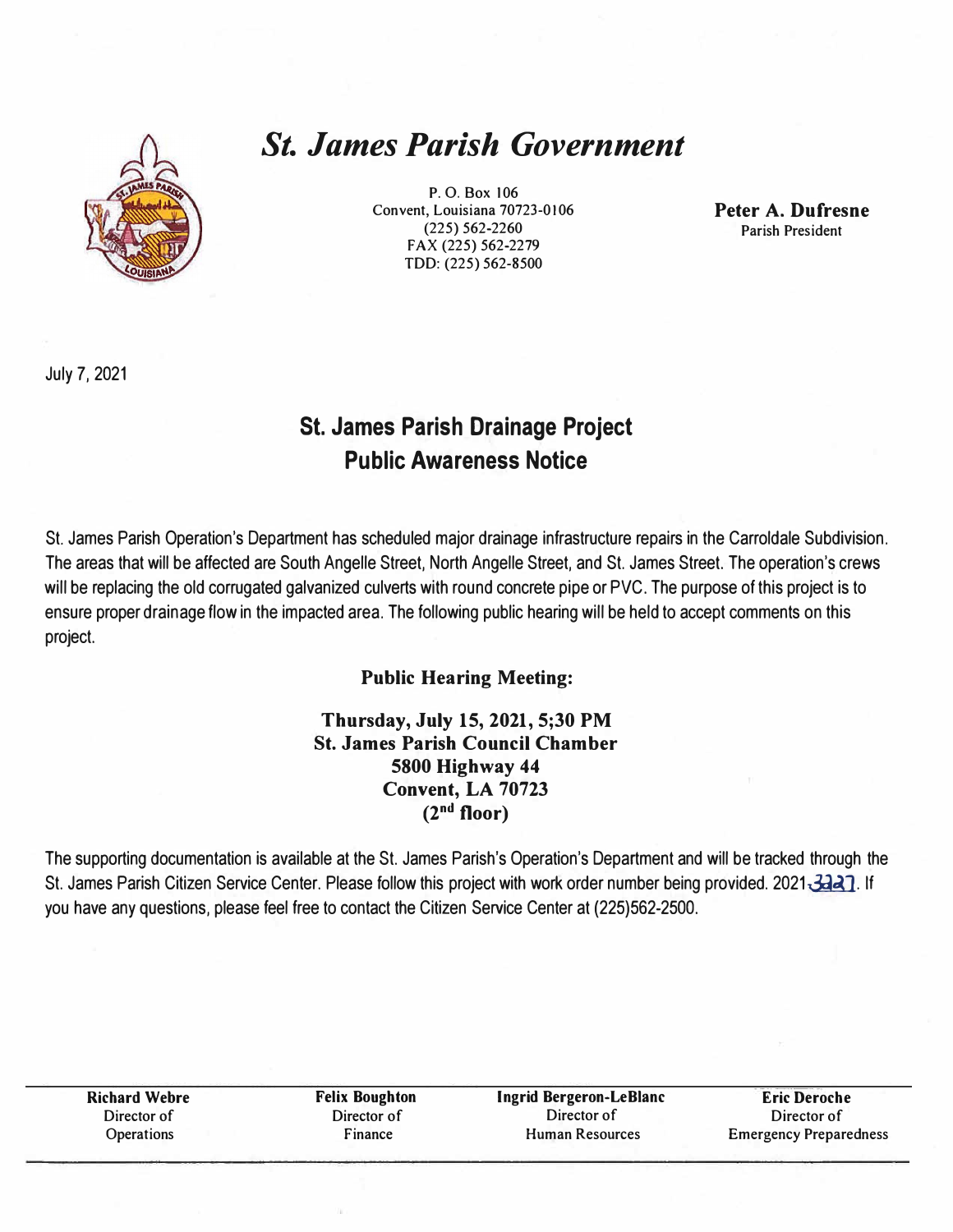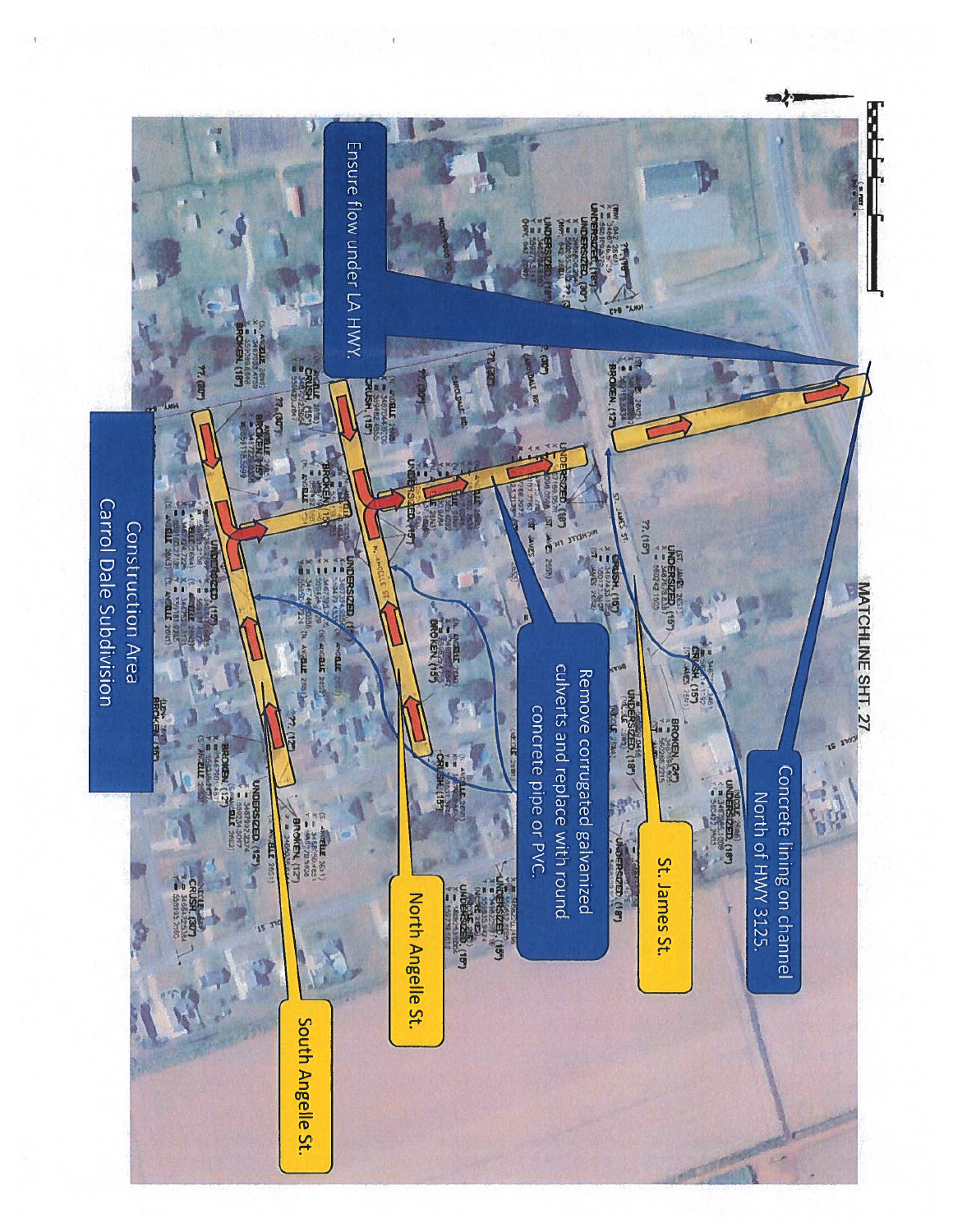## PASSED

The following ordinance which was previously introduced at a regular meeting held on December 22, 2020, a summary thereof having been published in the official journal together with a notice of public hearing which was held in accordance with said public notice, was brought up for final passage on a motion offed by Councilman Nash and seconded by Councilman Louque:

#### **ORDINANCE 20-14 ST. JAMES PARISH COUNCIL**

#### AN ORDINANCE TO ADD SECTION 98-3 OF THE ST. JAMES PARISH CODE OF ORDINANCES TO AUTHORIZE THE PARISH TO REMEDIATE OBSTRUCTIONS OF ROADS, STREETS, AND DRAINAGE FEATURES; AND TO RECOVER THE COST THEREOF

WHEREAS, Chapter 98 of the St. James Parish Code of Ordinances broadly prohibits closing or obstructing roads, streets, and drainage features in the parish; and

WHEREAS. Chapter 98 does not currently provide a practical mechanism for the parish to remedy violations, other than to initiate after-the-fact enforcement action in court; and

WHEREAS, there is a need to empower the parish to initiate active measures to remedy violations of Chapter 98 in the interest of the health, safety, and welfare of the parish;

#### NOW, THEREFORE, the St. James Parish Council hereby ordains:

SECTION 1. Section 98-3 of the St. James Parish Code of Ordinances is hereby created to read as follows:

#### Sec. 98-3. Removal of Violations; Cost Recovery.

- Authority. If the parish determines that other informal methods are not  $(a)$ advisable, the parish may remove, mitigate, or otherwise eliminate any obstruction, blockage, diversion, condition, or interference that violates Chapter 98 of the St. James Parish Code of Ordinances in accordance with this section.
- $(b)$ Notice, remedial action, and opportunity to cure. Except as provided for in Sec. 98-3(d) regarding immediate risk, the parish shall provide notice of the violation and of the parish's plans to rectify the violation. Such notice shall be posted conspicuously at the site of the violation. If the violation is on private property, the notice shall also be provided to the owner of the property (as shown either in the records of the St. James Parish Assessor or the land records of the parish) by certified mail. Additional notice through commercial parcel delivery service, hand delivery, process server; or email may be made, but is not required. The notice shall reasonably describe the violation and the measures required to remediate it. The notice shall state a deadline by which the owner must remediate the violation, which shall be at least 14 days after the notice is issued, during which time the owner shall have the opportunity to cure the violation.
- Remediation after cure deadline. After the deadline in the notice has  $(c)$ passed, the parish (either through its employees or through one or more contractors) may enter the site and remediate the violation.
- Remediation without notice due to immediate risk. Notwithstanding the  $(d)$ notice and opportunity to cure provisions of Sec. 98-3(b), if the Parish President certifies in writing that a violation of Chapter 98 at a specific site presents an immediate risk to public safety or an immediate risk of property damage, the parish may enter the site without notice and remediate the violation to the extent required to ameliorate the immediate risk.
- Appeal. Any person aggrieved by a notice or by the parish's plan to rectify  $(e)$ a violation under Sec. 98-3(b) may appeal to the Planning Commission by following the procedure set out in Sec. 82-25(m)(1) through (6) and 82-25(n), provided that instead of the 30-day period to appeal under Sec. 82-25(m)(1), the appeal shall be made within the time stated in the notice issued under Sec. 98-3(b) for the owner's opportunity to cure the violation.
- Cost Recovery. In addition to other enforcement procedures and remedies,  $(1)$ if the parish takes action under this Section 98-3 and incurs costs in remediating a violation, any person found guilty of the violation shall be assess the costs of the remediation, which costs shall be included in a judgment rendered by the court in which the violation is prosecuted.
- Provisions supplement other ordinances. This Sec. 98-3 supplements any  $(g)$ other remedies, authorities, or enforcement powers provided in the St. James